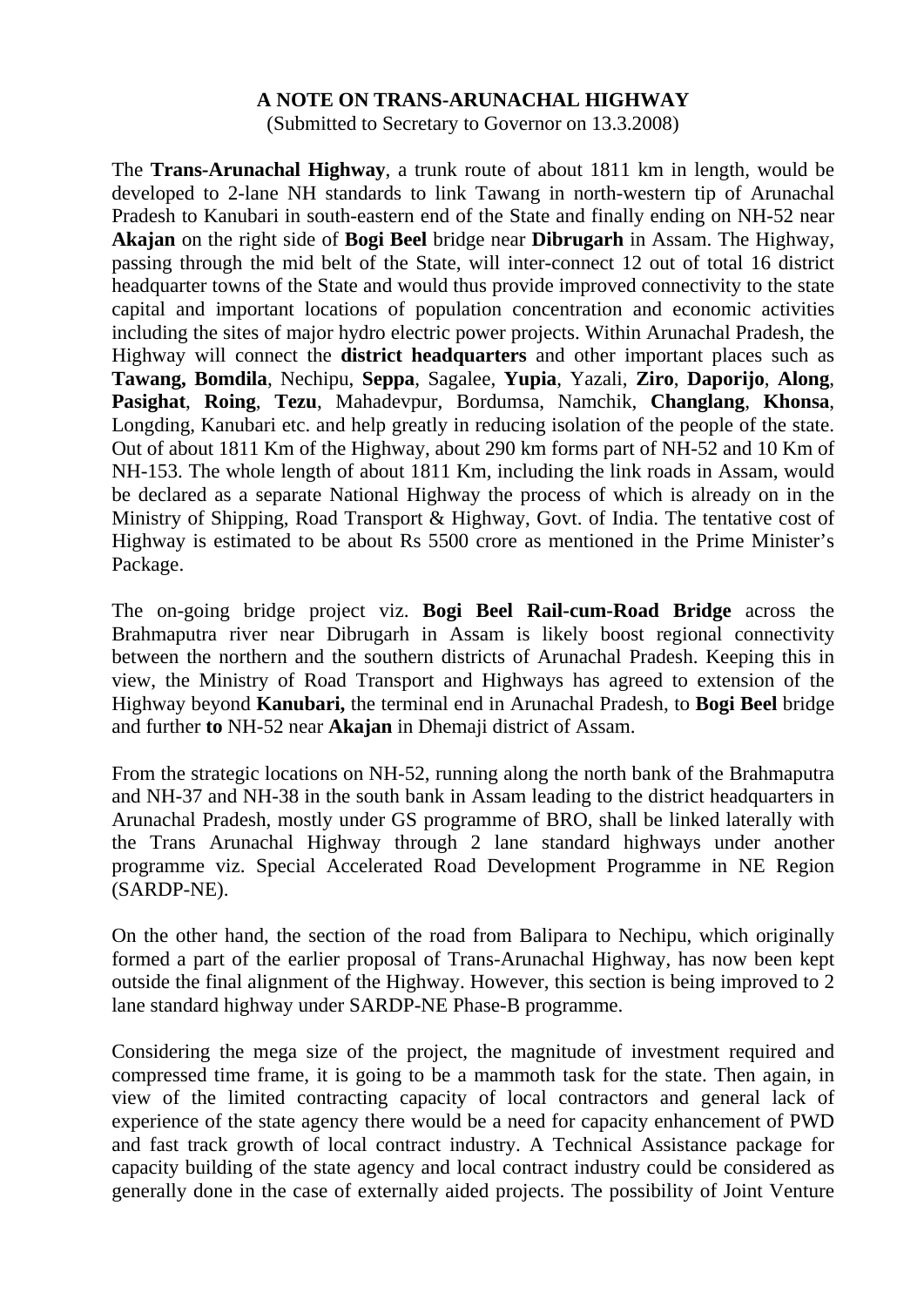option under PPP mode could also be considered in selective sections especially those leading to major HE power projects.

The programme for completing the project is proposed tentatively with **2013** as the horizon year. The State PWD has initiated collection of preliminary ground data for preparing Project Reports. The time line for completing the pre-construction activities is given in the statement enclosed as **Annexure-A**. Sketch map of the Trans Arunachal Highway and is enclosed as **Annexure-B**.

## **Annexure-A**

| Sl.<br>No. | <b>Activities</b>                                                                                                                                                                                                                                       | <b>Milestones</b>               |
|------------|---------------------------------------------------------------------------------------------------------------------------------------------------------------------------------------------------------------------------------------------------------|---------------------------------|
| 1.         | Inviting Expression of Interests (EOI) and Short-listing of<br>Consultants for Survey & Investigation, Preparation of<br>broad Master Plan for Construction Programme, Bid<br>papers and Quality Control Manual, Engineering and<br>preparation of DPR. | 31 <sup>st</sup> May, 2008      |
| 2.         | Issue of Request for Proposal (RFP) to short-listed<br>Consultants.                                                                                                                                                                                     | $30th$ June, 2008               |
| 3.         | <b>Recruitment of Consultants.</b>                                                                                                                                                                                                                      | $15^{th}$ July, 2008            |
| 4.         | Submission of Field Data, Draft Project Reports (DPRs)<br>and Master Plan for Construction Programme for different<br>section of the Highway, Bid Documents, Quality Control<br>Manual etc. by Consultants.                                             | $15th$ October, 2008            |
| 5.         | Acquisition of land and quarry sites.                                                                                                                                                                                                                   | $30th$ Oct' 2008                |
| 6.         | Submission of final DPR by Consultant and further<br>submission to MOSRT&H.                                                                                                                                                                             | 31 <sup>st</sup> December, 2008 |
| 7.         | Sanction of DPRs by MOSRT&H.                                                                                                                                                                                                                            | 31 <sup>st</sup> Jan'2008       |
| 8.         | Invitation of bids.                                                                                                                                                                                                                                     | $15th$ Feb'2009                 |
| 9.         | Award of works and Signing of Agreement for initial<br>priority sections.                                                                                                                                                                               | $31st$ May'2009                 |

## **Schedule for Pre-construction Activities**